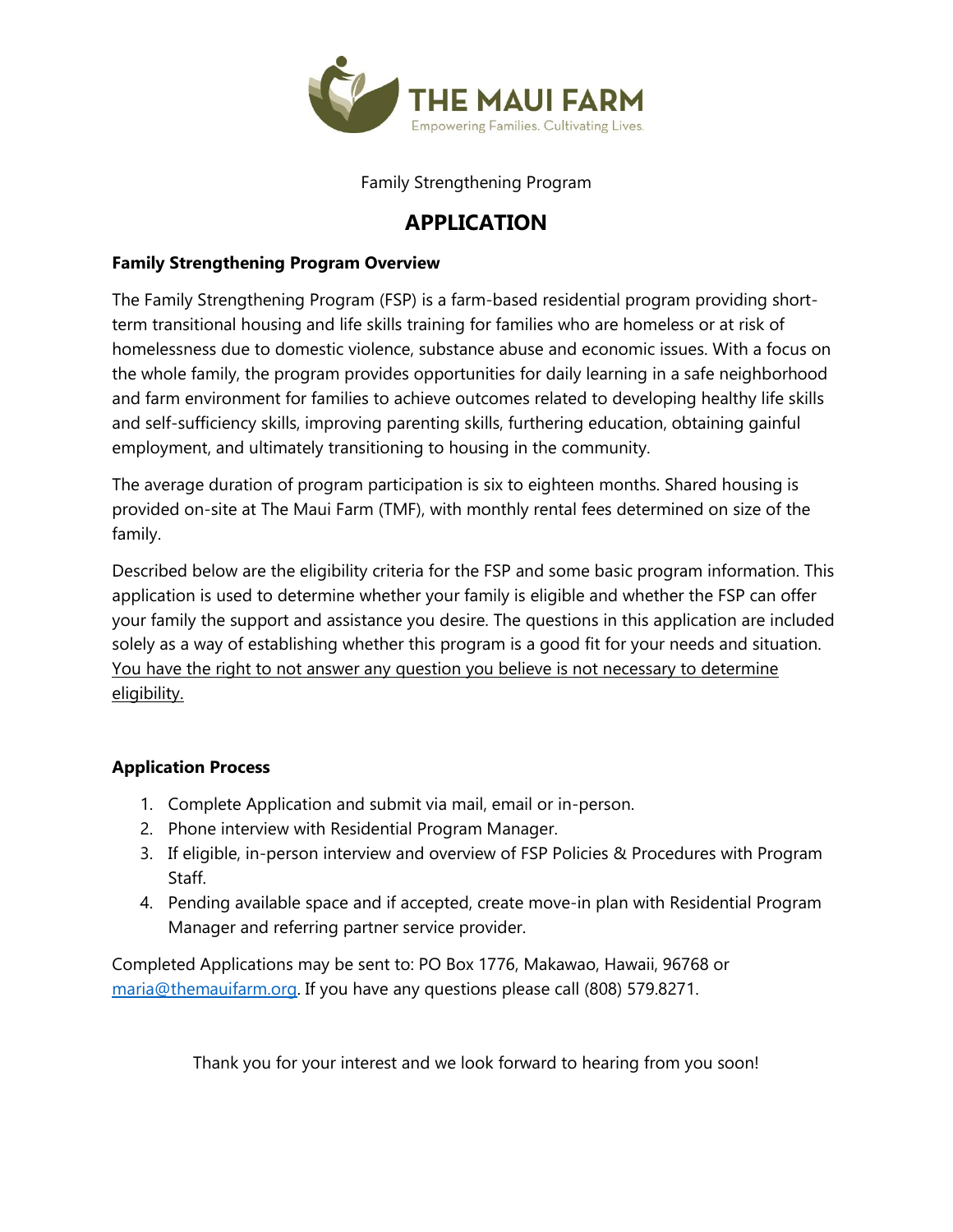

Family Strengthening Program

# **ELIGIBILITY CRITERIA**

Determination of acceptance into the Family Strengthening Program (FSP) will be made on a case by case basis, based on the following minimum criteria and guidelines.

### **Applicant must be:**

- A mother whose children physically reside with them at least 50% of the time
- Homeless, at risk of homelessness, or struggling to remain adequately housed
- Referred by a partner service provider (self-referrals are accepted on a case by case basis)
- Able and willing to live in a drug- and alcohol-free neighborhood, and poses no threat to the safety and well-being of other individuals and families at TMF

#### **Voluntary Services**

As a participant of the Family Strengthening Program your family is encouraged to:

- Meet with the Residential Programs Manager on a regular basis
- Develop a Family Transition Plan that details measurable goals, services, activities and timelines
- Participate in Community Gardening activities on Wednesdays from 9 11 am
- Participate in Malama Pono'i, empowerment group, on Wednesdays from 2:30 4 pm
- Participate in Keiki Club farm activities on Wednesdays from 2:30 4 pm
- Participate in at least one Weekend Farm Kuleana day per month
- Let Program Staff know if there are any services you are interested in that are not being offered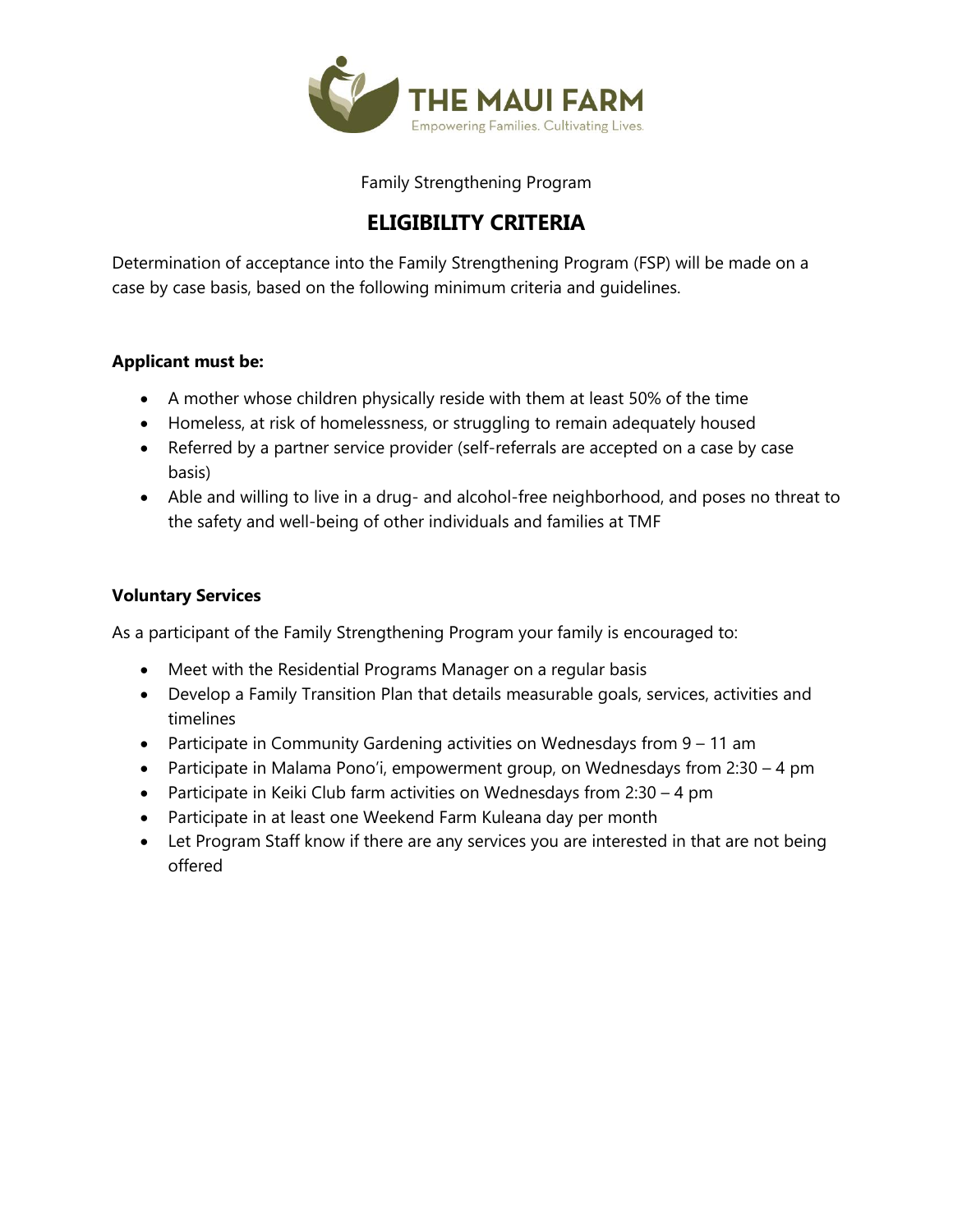

### **FAMILY STRENGTHENING PROGRAM APPLICATION**

| <b>Applicant Information</b> |      |                                                    |         |        |
|------------------------------|------|----------------------------------------------------|---------|--------|
| First Name:                  |      | Last Name:                                         |         |        |
|                              |      |                                                    |         |        |
| DOB:                         | Age: |                                                    | Gender: |        |
|                              |      |                                                    |         |        |
| Phone:                       |      | Email:                                             |         |        |
|                              |      |                                                    |         |        |
| Mailing Address:             |      | City:                                              |         | State: |
|                              |      |                                                    |         |        |
| Preferred language:          |      | Are you able to understand (verbal and/or written) |         |        |
|                              |      | English?<br>$\Box$ Yes $\Box$ No                   |         |        |

| <b>Children</b> |      |      |                         |
|-----------------|------|------|-------------------------|
| Name:           | DOB: | Age: | Gender:   School/Grade: |
|                 |      |      |                         |
|                 |      |      |                         |
|                 |      |      |                         |
|                 |      |      |                         |
|                 |      |      |                         |
|                 |      |      |                         |

| <b>Current Living Situation</b>          |                                          |
|------------------------------------------|------------------------------------------|
| Where are you currently staying?         | $\Box$ Rental, no housing subsidy        |
| $\Box$ Domestic violence shelter         | $\Box$ Rental, with housing subsidy      |
| $\Box$ Substance abuse treatment center  | Owned                                    |
| $\Box$ Homeless shelter                  | $\Box$ Other transitional living program |
| $\Box$ Relative's home                   | $\Box$ Other temporary shelter           |
| $\Box$ Friend's home                     | Other                                    |
| How long can you stay where you are now? |                                          |
|                                          |                                          |
|                                          |                                          |
| Is your current living situation safe?   |                                          |
|                                          |                                          |
|                                          |                                          |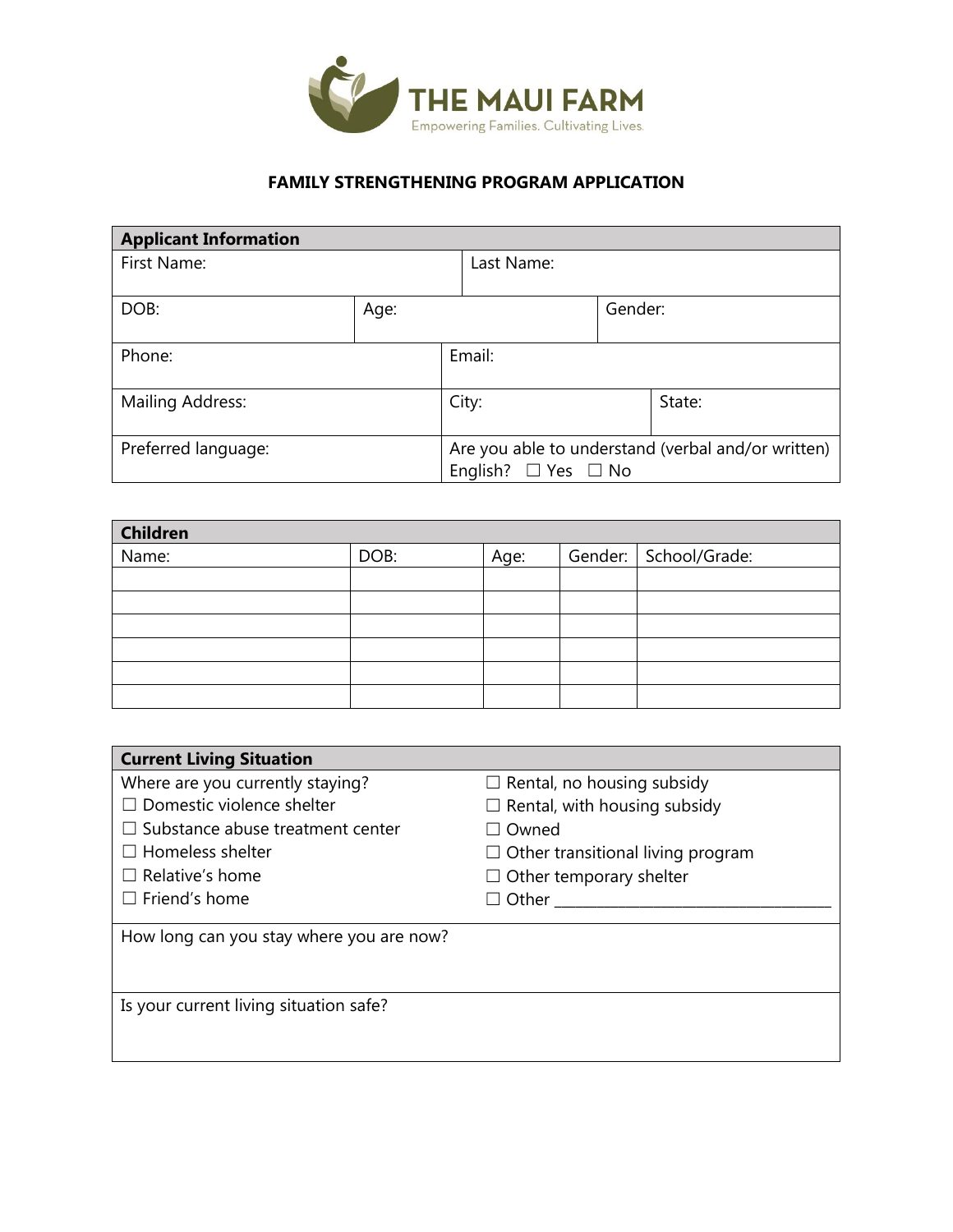

<u> 1980 - Jan James James Jan James James Jan James James Jan James James Jan Jan James Jan Jan Jan Jan Jan Jan</u>

1. How did you hear about The Maui Farm's Family Strengthening Program?

2. Please describe your 'ohana, including strengths and values.

3. What challenges and needs do you anticipate in the next year?

4. What goals would you like your 'ohana to achieve in the next year?

5. How will your participation in TMF's Family Strengthening Program support your goals?

6. Please describe any questions or concerns you have about the Family Strengthening Program.